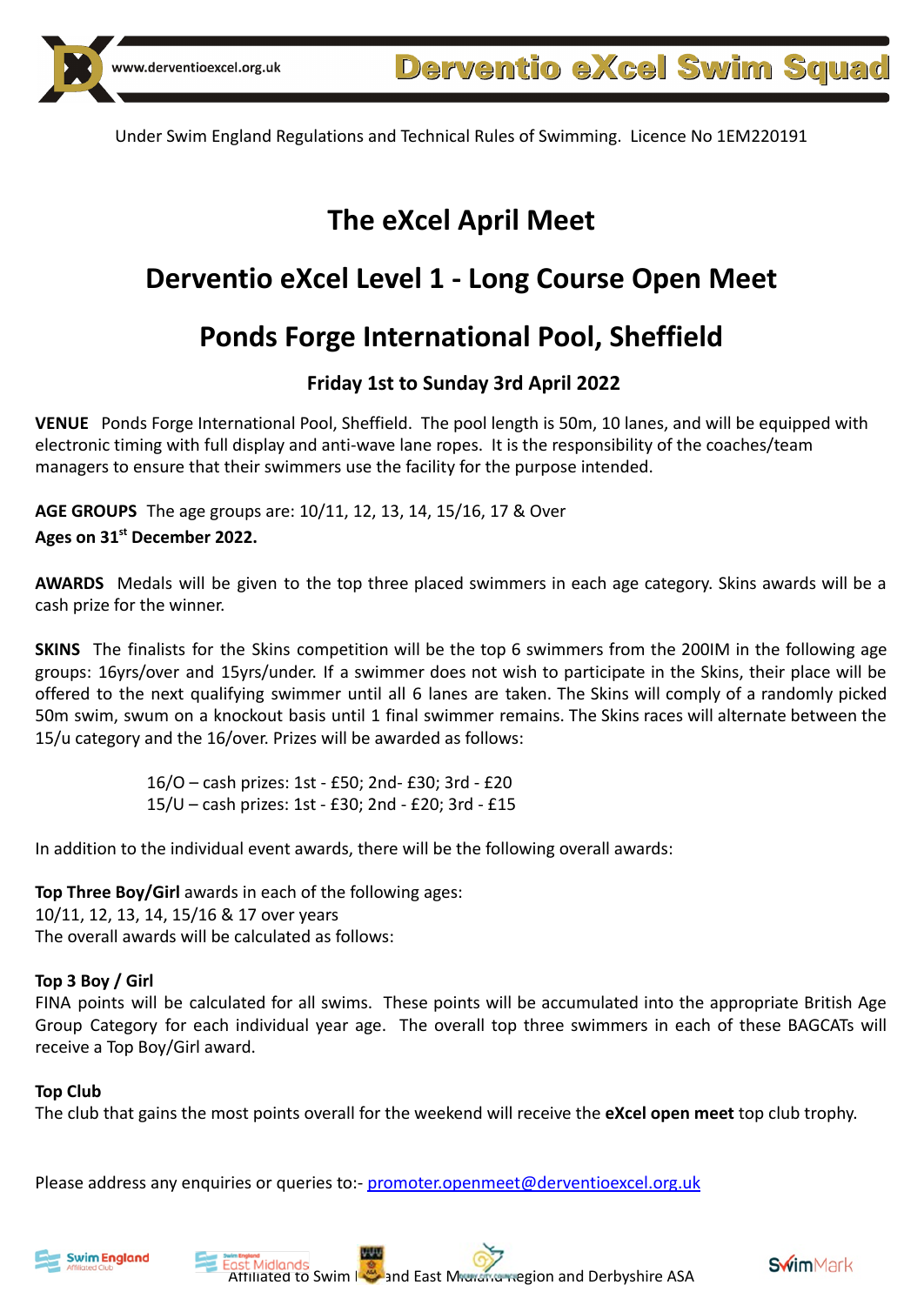

Derventio eXcel Swim Squad

# Under Swim England Regulations and Technical Rules of Swimming. Licence No 1EM220191 **The eXcel April Meet 2022**

# **SCHEDULE OF EVENTS**

| <b>Friday Session 1</b> |                  | <b>Warm Up</b><br>17.00<br><b>Start</b> |              | 18.00 |                        | <b>Expected Finish</b> | 21.00            |              |              |
|-------------------------|------------------|-----------------------------------------|--------------|-------|------------------------|------------------------|------------------|--------------|--------------|
| Event                   | 101              | Mixed                                   | 800          | Free  |                        |                        |                  |              |              |
|                         | 102              | Mixed                                   | 1500         | Free  |                        |                        |                  |              |              |
| Saturday                | <b>Session 2</b> |                                         |              |       | Sunday                 |                        | <b>Session 4</b> |              |              |
| Warm Up                 |                  | 08:00                                   | <b>Start</b> | 09.00 | Warm Up                |                        | 08:00            | <b>Start</b> | 09.00        |
| <b>Expected Finish</b>  |                  | TBC                                     |              |       | <b>Expected Finish</b> |                        | TBC              |              |              |
| Event                   | 201              | Female                                  | 400 Free     |       | Event                  | 401                    | Male             | 400 Free     |              |
|                         | 202              | Male                                    | 200 IM       |       |                        | 402                    | Female           | 400 IM       |              |
|                         | 203              | Female                                  | 100 Fly      |       |                        | 403                    | Male             | 100 Fly      |              |
|                         | 204              | Male                                    | 50 Free      |       |                        | 404                    | Female           | 50 Free      |              |
|                         | 205              | Female                                  | 50 Back      |       |                        | 405                    | Male             | 50 Back      |              |
|                         | 206              | Male                                    | 100 Back     |       |                        | 406                    | Female           | 100 Back     |              |
|                         | 207              | Female                                  | 200 Breast   |       |                        | 407                    | Male             |              | 200 Breast   |
|                         | 208              | Male                                    | 200 Fly      |       |                        | 408                    | Female           | 200 Fly      |              |
|                         |                  |                                         |              |       |                        |                        | 10 min break     |              |              |
|                         |                  |                                         |              |       |                        | 409                    | Female 15/u      |              | Skins        |
|                         |                  |                                         |              |       |                        | 410                    | Male 15/u        |              | Skins        |
|                         |                  |                                         |              |       |                        | 411                    | Female 16/ov     |              | Skins        |
|                         |                  |                                         |              |       |                        | 412                    | Male 16/ov       |              | <b>Skins</b> |

| <b>Saturday Session 3</b> |     | <b>Sunday Session 5</b> |            |                        |     |            |              |            |
|---------------------------|-----|-------------------------|------------|------------------------|-----|------------|--------------|------------|
| Warm Up                   |     | твс                     | Start TBC  | Warm Up                |     | TBC        | <b>Start</b> | <b>TBC</b> |
| <b>Expected Finish</b>    |     | <b>TBC</b>              |            | <b>Expected Finish</b> |     | <b>TBC</b> |              |            |
| Event                     | 301 | Female                  | 200 IM     | Event                  | 501 | Male       |              | 400 IM     |
|                           | 302 | Male                    | 100 Free   |                        | 502 | Female     |              | 100 Free   |
|                           | 303 | Female                  | 50 Breast  |                        | 503 | Male       |              | 50 Breast  |
|                           | 304 | Male                    | 50 Fly     |                        | 504 | Female     |              | 50 Fly     |
|                           | 305 | Female                  | 200 Back   |                        | 505 | Male       |              | 200 Back   |
|                           | 306 | Male                    | 100 Breast |                        | 506 | Female     |              | 100 Breast |
|                           | 307 | Female                  | 200 Free   |                        | 507 | Male       |              | 200 Free   |



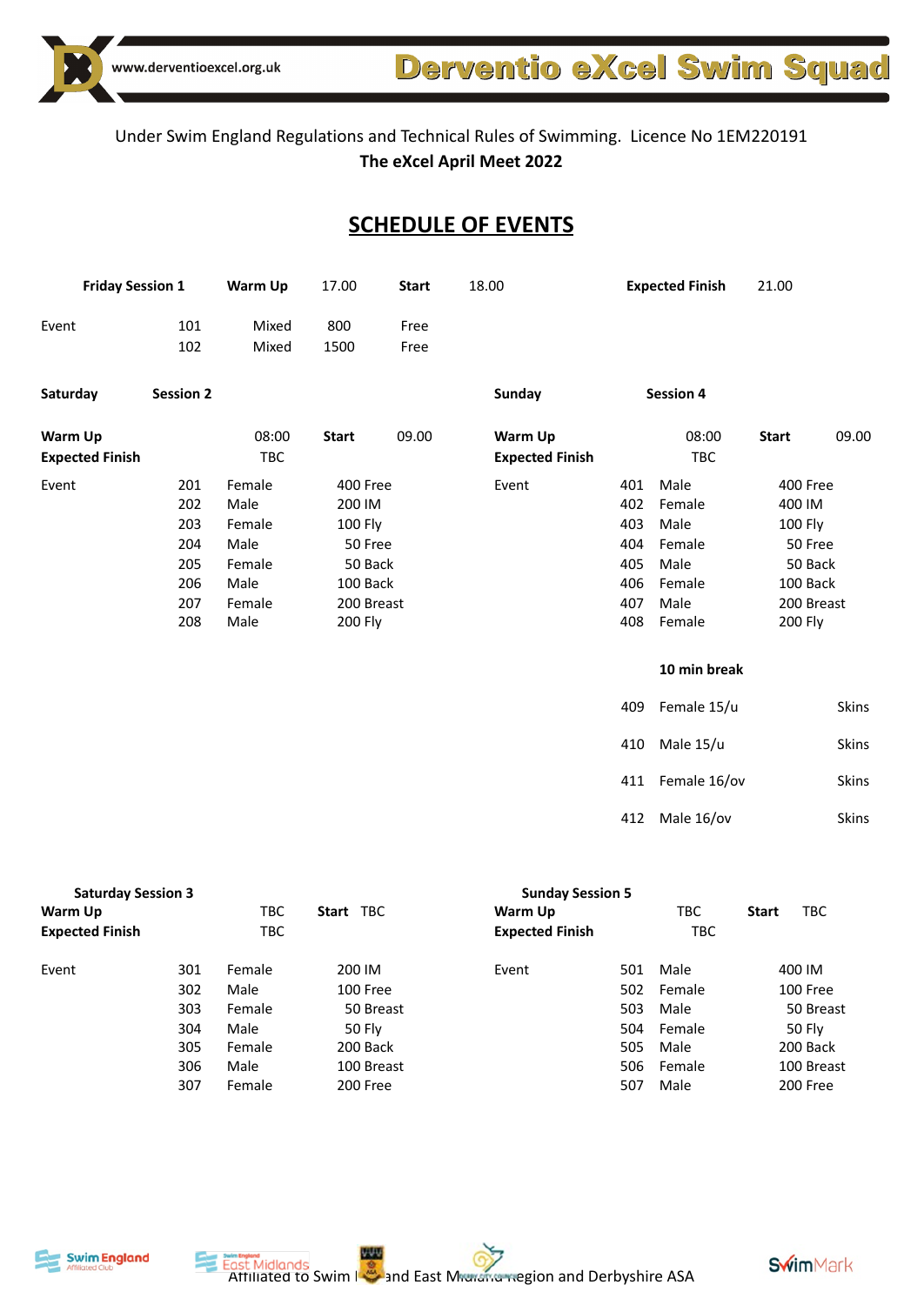

|                           |         |         | <b>BUIS</b> |         |         |         |
|---------------------------|---------|---------|-------------|---------|---------|---------|
| <b>Event</b>              | 10/11   | 12      | 13          | 14      | 15/16   | $17 +$  |
| 50m Freestyle             | 37.0    | 34.9    | 33          | 31.3    | 28.7    | 28.4    |
| 100m                      | 1.18.8  | 1:13.7  | 1:09.8      | 1:06.9  | 1:02.6  | 1:01.5  |
| Freestyle                 |         |         |             |         |         |         |
| 200m                      | 2.51.3  | 2:40.8  | 2:32.6      | 2:25.6  | 2:16.3  | 2:13.7  |
| Freestyle                 |         |         |             |         |         |         |
| 400m                      | 5.56.0  | 5:38.1  | 5.21.8      | 5:07.0  | 4.49.1  | 4:44.6  |
| Freestyle                 |         |         |             |         |         |         |
| 800m                      | 12.15.0 | 11.35.0 | 11.05.0     | 10.50.0 | 10.30.0 | 10.20.0 |
| Freestyle                 |         |         |             |         |         |         |
| 1500m                     | 24.44.7 | 22.20.5 | 21.16.6     | 19.37.1 | 19.07.7 | 18.49.0 |
| Freestyle                 |         |         |             |         |         |         |
| 50 <sub>m</sub>           | 48.2    | 44.6    | 41.8        | 39.7    | 36.8    | 35.8    |
| <b>Breaststroke</b>       |         |         |             |         |         |         |
| 100m                      | 1.41.5  | 1.34.7  | 1:28.8      | 1:24.6  | 1:18.9  | 1:17.0  |
| <b>Breaststroke</b>       |         |         |             |         |         |         |
| 200m                      | 3.39.1  | 3:25.2  | 3:12.5      | 3:02.5  | 2.51.6  | 2:47.0  |
| <b>Breaststroke</b>       |         |         |             |         |         |         |
| 50m Butterfly             | 40.8    | 38.1    | 35.9        | 34.0    | 31.4    | 30.6    |
| 100m Butterfly            | 1.27.7  | 1:21.5  | 1:16.8      | 1:12.8  | 1:07.8  | 1:06.5  |
| 200m Butterfly            | 3.12.5  | 2.59.9  | 2:49.9      | 2:40.9  | 2:30.4  | 2:27.6  |
| 50 <sub>m</sub>           | 43.2    | 40.5    | 38.2        | 36.1    | 33.5    | 32.7    |
| <b>Backstroke</b>         |         |         |             |         |         |         |
| 100m                      | 1.29.8  | 1:24.1  | 1:19.2      | 1:15.0  | 1:10.3  | 1:09.3  |
| <b>Backstroke</b>         |         |         |             |         |         |         |
| 200m<br><b>Backstroke</b> | 3.12.0  | 3.00.7  | 2:50.3      | 2:42.3  | 2:31.4  | 2:28.6  |
| 200m Ind                  | 3.14.3  | 3:02.8  | 2.52.7      | 2:44.8  | 2:33.9  | 2:31.0  |
| Medley                    |         |         |             |         |         |         |
| 400m Ind<br><b>Medley</b> | 6.50.8  | 6:26.7  | 6:06.4      | 5.49.3  | 5:27.6  | 5:22.6  |
|                           |         |         |             |         |         |         |

# **LONG COURSE QUALIFYING TIMES BOYS**

**All entry times must have been achieved at licensed meets and will be directly checked with the Swim England rankings files. Short Course conversions will be accepted.**

**Times must have been achieved since 1st Jan 2021**



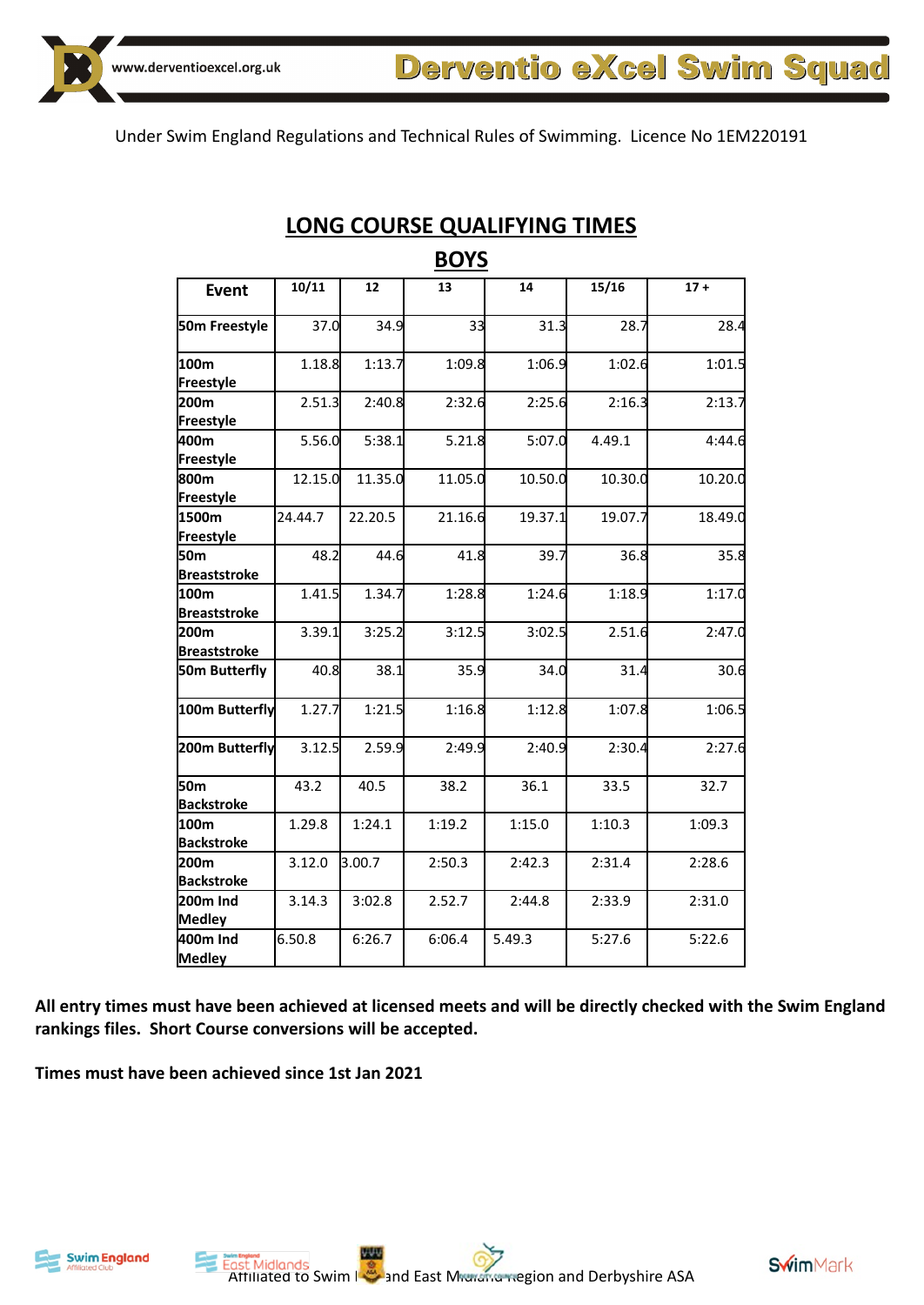| <b>Event</b>                            | 10/11   | 12      | 13      | 14      | 15/16   | $17 +$  |
|-----------------------------------------|---------|---------|---------|---------|---------|---------|
| 50m Freestyle                           | 37.3    | 35.4    | 34.0    | 32.9    | 31.9    | 31.8    |
| 100m<br>Freestyle                       | 1.19.3  | 1:15.2  | 1:12.7  | 1:10.7  | 1:08.8  | 1:08.1  |
| 200m<br>Freestyle                       | 2.51.3  | 2:42.5  | 2:36.2  | 2:32.1  | 2:27.5  | 2:25.8  |
| 400m<br>Freestyle                       | 5.56.4  | 5:38.8  | 5:26.3  | 5:18.0  | 5:09.2  | 5:06.3  |
| 800m<br><b>Freestyle</b>                | 12.19.6 | 11.39.0 | 11.10.8 | 10.56.0 | 10.36.0 | 10.28.3 |
| 1500m<br><b>Freestyle</b>               | 25.00.7 | 23.20.5 | 22.16.6 | 20.37.1 | 19.47.7 | 19.29.0 |
| 50 <sub>m</sub><br><b>Breaststroke</b>  | 47.8    | 45.0    | 43.1    | 41.5    | 40.1    | 39.8    |
| 100 <sub>m</sub><br><b>Breaststroke</b> | 1.41.6  | 1:35.2  | 1:30.8  | 1:28.5  | 1:26.1  | 1:25.2  |
| 200 <sub>m</sub><br><b>Breaststroke</b> | 3.36.6  | 3:24.9  | 3:15.5  | 3:09.5  | 3:05.8  | 3:04.0  |
| 50m Butterfly                           | 40.7    | 38.6    | 36.7    | 35.7    | 34.2    | 34.2    |
| 100m Butterfly                          | 1.27.9  | 1.22.6  | 1:19.1  | 1:17.2  | 1:14.8  | 1:14.0  |
| 200m Butterfly                          | 3.12.6  | 3.01.7  | 2:53.5  | 2:48.0  | 2:43.3  | 2:41.3  |
| 50 <sub>m</sub><br><b>Backstroke</b>    | 43.1    | 40.9    | 39.4    | 38.0    | 36.6    | 36.3    |
| 100m<br><b>Backstroke</b>               | 1.29.9  | 1:24.5  | 1:21.7  | 1:19.6  | 1:17.1  | 1:16.3  |
| 200m<br><b>Backstroke</b>               | 3.11.0  | 3:00.6  | 2:54.3  | 2.49.8  | 2:43.9  | 2:42.8  |
| <b>200m Ind</b><br><b>Medley</b>        | 3.14.3  | 3:03.3  | 2.56.8  | 2:52.3  | 2:46.9  | 2:45.5  |
| <b>400m Ind</b><br><b>Medley</b>        | 6.47.3  | 6:24.9  | 6:10.6  | 6:02.0  | 5:50.8  | 5:48.7  |

# **LONG COURSE QUALIFYING TIMES GIRLS**

**All entry times must have been achieved at licensed meets and will be directly checked with the Swim England rankings files. Short Course conversions will be accepted.**

**Times must have been achieved since 1st Jan 2021**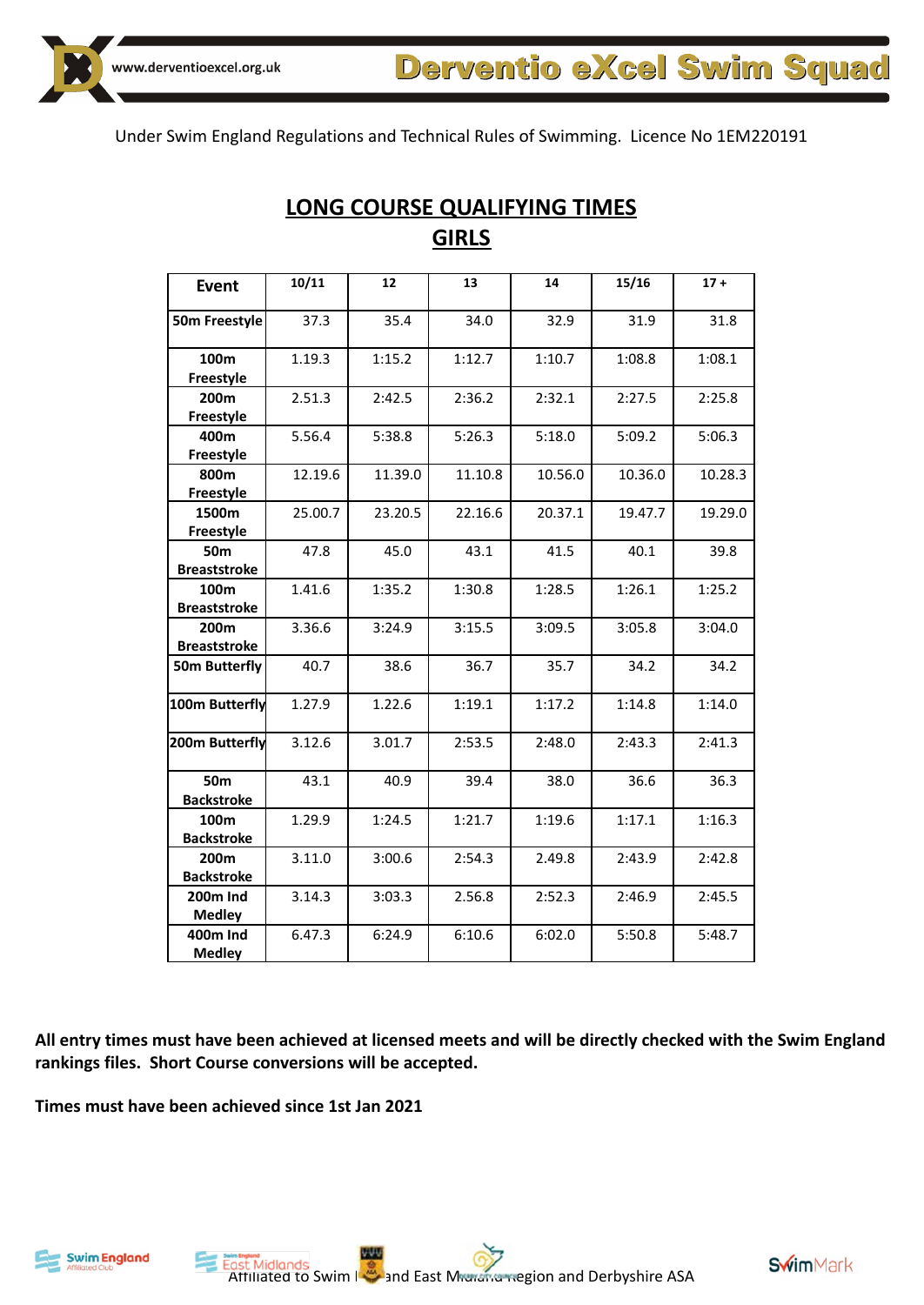

# **The eXcel April Meet Derventio eXcel Level 1 - Long Course Open Meet Ponds Forge International Pool, Sheffield Friday 1st April to Sunday 3rd April 2022**

#### **Meet Rules and Conditions**

The meet will be held under Swim England Regulations and Technical Rules of Swimming. This event is **LEVEL 1 LICENSED** by Swim England for entry into National, Regional and County Championships. Officials will be from National and Regional lists of Swim England.

All competitors must be members of an affiliated club, eligible to compete and registered in accordance with Swim England laws and Swim England technical rules and may enter in the name of one club only.

The promoter (Derventio eXcel Swim Squad) reserves the right to reject any entries which do not meet the entry requirements. By submitting entries on the official entry forms or electronically, clubs and competitors accept the rules of this competition. Competitors whose entries are accepted and subsequently found to have been entered in the wrong event(s) a) because of incorrect entry information will be withdrawn from the event(s) and will not have their entry fees refunded. However, b) because of error by the organiser, will be withdrawn from the event(s) and will at the organiser's discretion and without further obligation or liability by the organiser either a) be entered in the correct event or b) receive a refund of the relevant entry fee(s).

The pool is 50m and the competition will be swum **long course**. Anti-wave devices will be in place and electronic timing/placing will be used wherever possible. Over the top starts may be used at the promoters' discretion.

**Entries with Long Course times** (short course conversions accepted) should be made via Sports Systems Entry Manager file (or individual entry form if applicable) backed up with the cash entry summary & poolside pass application form together with entry fees. These should reach the Sports Systems entry manager/promoter by **4th March 2022. The entry fee is £12.00 for electronic entries (£13 for paper) for the 800m and 1500m and £8.00 for all other events (£10 for paper)**. Cheques should be made payable to Derventio eXcel Swim Squad, and posted with the cash summary form to Steve Roome, 2 Battersea Park Way, DE22 4LT. For payment by electronic transfer our bank details are: NatWest Bank Sort Code: 60-01-10 Account: 42701147. Ref: Home club name. All entry times must have been achieved at licensed meets and will be directly checked with the Swim England rankings files.

The acceptance of competitors will be based on **quickest times submitted by age group basis**. As many heats as possible will be run in the time available for the Meet. The promoters reserve the right to amend the number of heats in each event depending on entry numbers. Heats will be swum with all age groups combined and swimmers seeded by entry times. **Entries must be within (i.e. equal to or faster than) the published qualifying times** for each event.

As soon as possible after the closing date, club list sheets will be posted on the Derventio eXcel website, together with any information in respect of entries not accepted. All refunds will be made 'en block' to the club submitting the entries, these will be sent by post or will be available for collection by Clubs on the day. There will be no refunds for withdrawals after the closing date.

All events are being swum combined; however awards will be age grouped. **Ages on 31st December 2022.** By submitting entries, consent is thereby given, as required under the data Protection Act of 1984, to the holding of personal information on a computer. Personal data, including submitted and recorded times, may be made public during the meet.

There will be **NO** reserve list at this meet.

All heats will be swum as Heat Declared Winners for the respective age group.

Entries will be seeded into heats from submitted times**.** All heats will be placed in 'spearhead' formation. Competitors must report to the stewards prior to their event.

Only coaches and team managers holding a valid meet pass will be allowed on poolside. Wet swimmers are not allowed in spectator areas. Any matter not covered by these conditions or by Swim England laws or technical rules will be at the promoter's discretion.





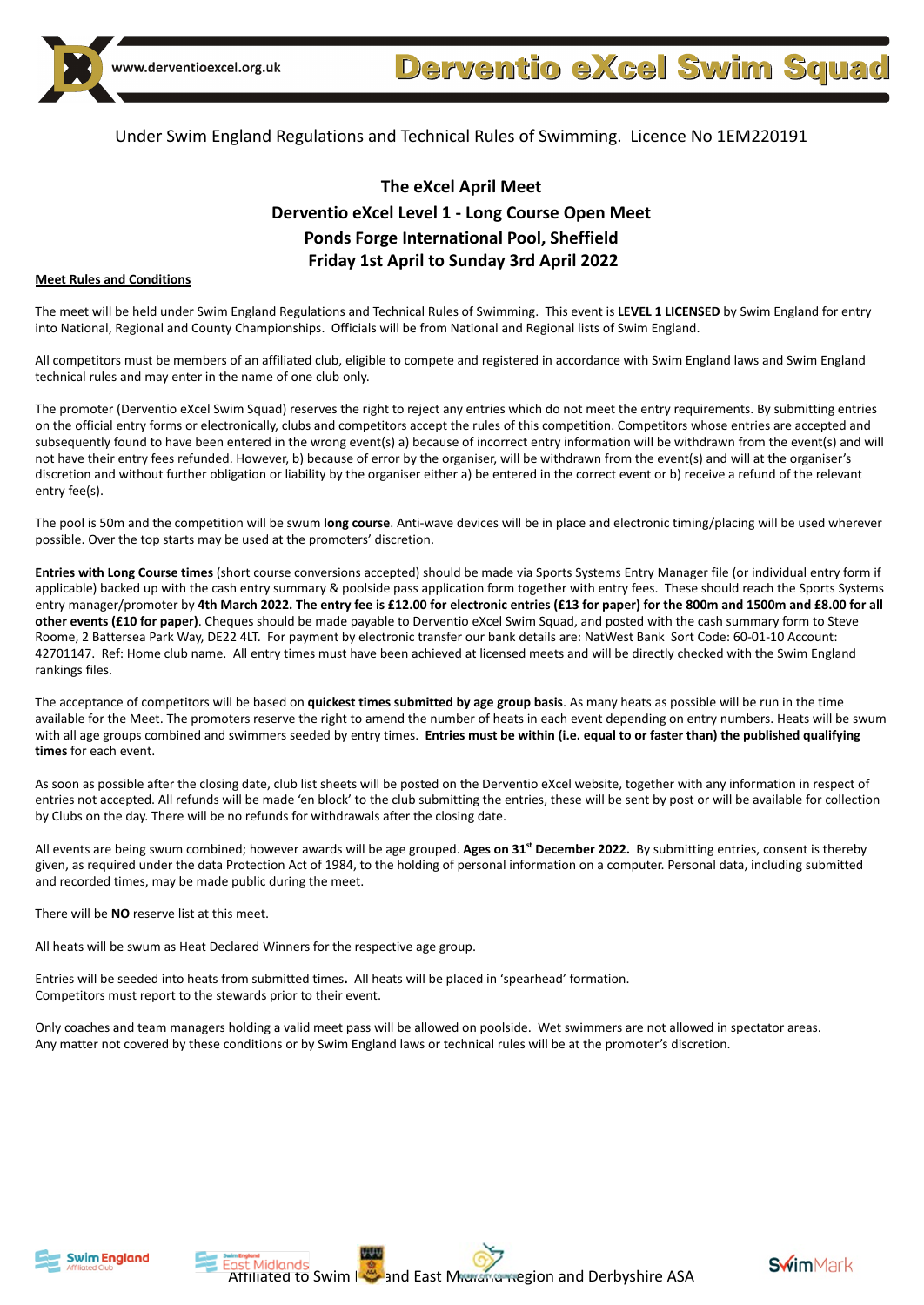#### **SAFEGUARDING**

Derventio Excel Swim Squad takes its commitment to safeguarding seriously, as such only coaches and team managers who have purchased coach's passes and have registered their DBS details with Derventio Excel will be permitted to sit in the competitor area to the right hand side of the competition pool as you enter. This policy will be enforced and any person found to be contravening this will be asked to move, the promoter reserves the right to ask those who refuse to observe this to leave the gala without refund.

#### **ENTRIES**

**Paper Entries**: Paper entries should be submitted with entry form/payment to: Steve Roome, 2 Battersea Park Way, Derby, DE22 4LT Email entries will be classified as paper entries and should be emailed to: [promoter.openmeet@derventioexcel.org.uk](mailto:promoter.openmeet@derventioexcel.org.uk) **No entries will be processed without full and complete payment.** Cheques should be made to Derventio Excel Swim Squad.

#### **Electronic Entries/Enquiries:** [entries.openmeet@derventioexcel.org.uk](mailto:entries.openmeet@derventioexcel.org.uk)

Entries should be submitted to the above contact.

Electronic Entries should be emailed to the above address and include an entry report. This should be backed up with full payment and completed cash entry summary sheet & poolside pass application form sent to the address as detailed.

For electronic entries emailed, the sent date on the email will be classed as the date submitted likewise for postage entry the posted date will be classed as the entry date. **NO LATE ENTRIES WILL BE ACCEPTED**

**No entries will be processed without full and complete payment.** Cheques should be made payable to Derventio eXcel Swim Squad and posted with the cash summary form to Steve Roome, 2 Battersea Park Way DE22 4LT. For payment by electronic transfer our bank details are: NatWest Bank Sort Code: 60-01-10 Account: 42701147. Ref: Home club name.

The meet promoter reserves the right to limit entries. In the event that entries are rejected the entry fee will be refunded, a single cheque will be made payable to the club in question.

#### **POOLSIDE PASSES**

Poolside passes are **£25.00** each for the weekend or **£15.00** each per day **(£10 Friday)** including results and refreshments. Each club may apply for an initial 3 passes (additional passes may be purchased based upon the number of swimmers present at the meet). Passes will only be processed after receipt of the requested DBS information detailed on the application form. Passes may be requested on the day but will only be issued with proof of a valid DBS certificate.

Passes must be worn at all times whilst on poolside and will be required to gain access. Poolside passes/packs will be available from the admissions desk before the start of the meet and will include a meet programme, timeline and withdrawal slips.

#### **THERE WILL BE NO ACCESS TO POOLSIDE FOR ANYONE WITHOUT A POOL PASS**

**OVERSEAS CLUBS** The promoter reserves the right to guarantee entries of up to a maximum of two clubs and not exceeding a total of 400 entries, where booking of flights is required to travel to and from the event. All entries must meet the published qualifying times, proof may be requested. This will be on a first come first served basis and application must be by email to the promoter on [promoter.openmeet@derventioexcel.org.uk](mailto:promoter.openmeet@derventioexcel.org.uk). The promoter strongly recommends that no travel arrangements are confirmed until the club receives a written confirmation of entry.

*The following session times are provisional.* Session timing will be finalised once all entries have been processed and will be posted on the Derventio eXcel website.

| CVCCI MCNOILC. |                                                              |
|----------------|--------------------------------------------------------------|
| Friday         | Session 1 Warm Up 17.00 Start 18.00                          |
| Saturday       | Session 2 Warm Up 08.00 Start 09.00<br>Session 3 Warm Up TBC |
| Sunday         | Session 4 Warm Up 08.00 Start 09.00                          |
|                | Session 5 Warm Up TBC                                        |

Confirmation of session times will be posted on the Derventio eXcel Website.





**Swim**Mark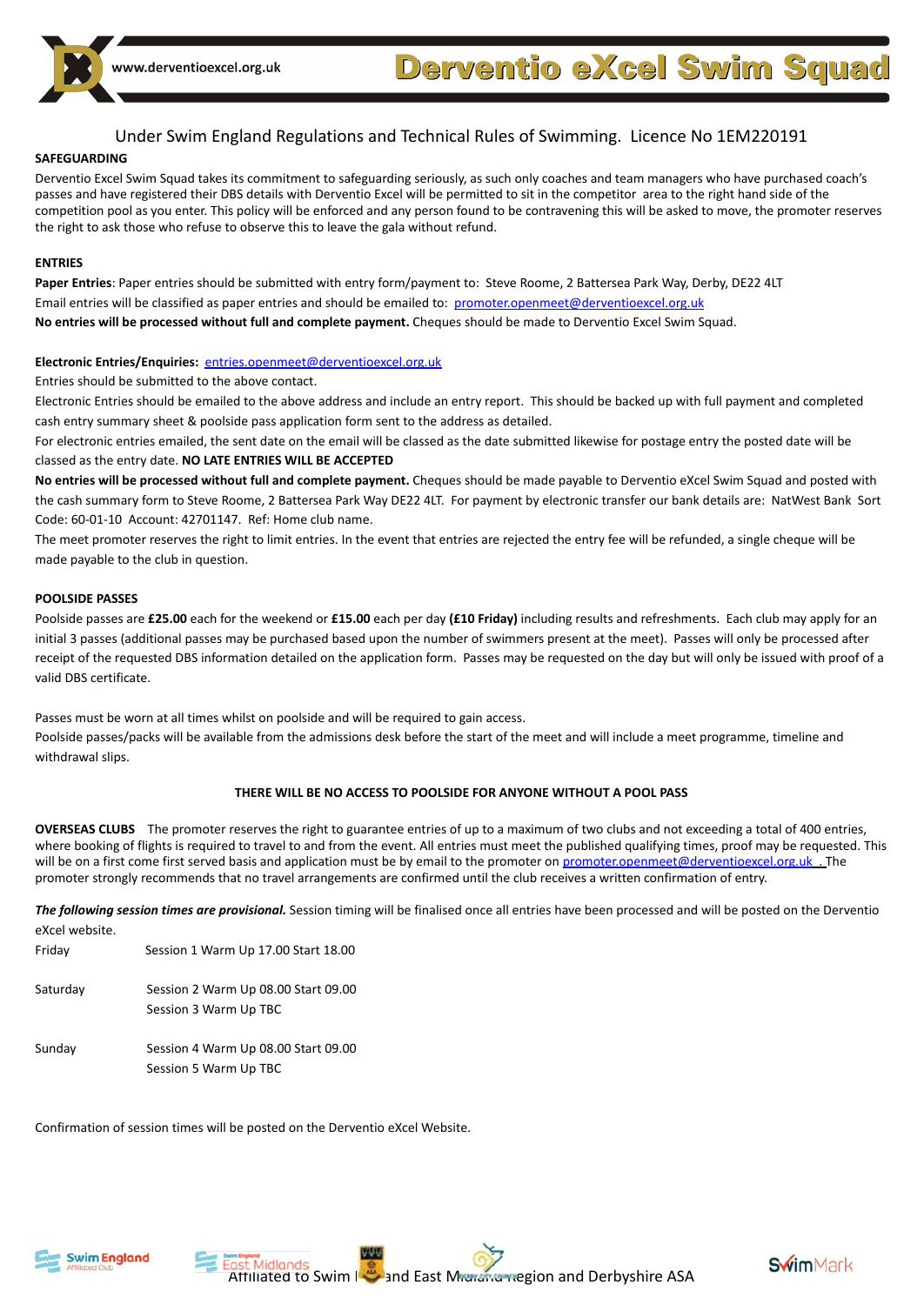

#### **OFFICIALS**

Visiting clubs are requested to provide at least one qualified official per 10 swimmers, please complete the form included in this pack which can be forwarded with entry information or emailed to our officials coordinator [babs.ingram@btinternet.com](mailto:babs.ingram@btinternet.com) Meals and refreshments will be provided. . Expenses will be paid to officials attending without a swimmer at a rate of 45p per mile with a maximum claim of £50.

#### **ELECTRONICS**

Omega timing system with electronic display.

#### **DRUG TESTING**

Testing may take place at this event and implicit by the submission of an entry form is the willingness, if selected, to be tested under the current ASA procedures.

#### **MEET RESULTS**

In addition to providing a real time results service, the meet results will be posted on the Derventio eXcel website within 24 hours of the meet closing. Results will also be passed to Swim England for their reference and inclusion in rankings.

For clubs using Sports Systems or other software systems, a complete electronic copy of the meet results can be obtained following the meet. Any clubs wishing this service should provide their e-mail details to the meet office during or prior to the meet.

#### **HEALTH & SAFETY**

No outdoor shoes to be worn on the poolside. Suitable footwear must be worn outside the pool area and particularly when moving around and climbing the steps in the competitors' area. **Swimmers are asked not to enter the spectators' area or foyer.** It is the responsibility of the swimmer and or parent to declare to the referee any disability or medical condition that could present a health or safety

risk. If such a disability or medical condition exists swimmers must produce a medical certificate confirming that their participation presents no health or safety problems.

#### **MEET OFFICE**

A Meet Office will be open for the duration of the meet in the Omega Suite on poolside. Please address any enquiries or queries to: Steve Roome at promoter.openmeet@derventioexcel.org.uk

#### **General Information**

1. Spectator tickets and programmes will be available at the table situated at the spectator's entrance to the pool. Spectator admission prices: -

Children under 14 Free Fri Eve £2.00 OAP £1.00 All Day Saturday Adult £7.00 OAP £3.50 All Day Sunday Adult £7.00 OAP £3.50 Weekend Pass Adult £12.00 OAP £6.00 Session Pass Adult £4.00 OAP £2.00

Weekend Programme £5.00

2. Presentation of medals will be made as soon as possible after the event.

3. An accredited team of photographers may be present at the meet on both days. (Please check our website at [www.derventioexcel.org.uk\)](http://www.derventioexcel.org.uk)

4. Any conditions not covered in the above will be at the discretion of the promoters **Derventio Excel Swim Squad** and includes any alterations to the program and warm up times as necessary.

5. The safety of all competitors, officials and spectators is of paramount importance. During this event announcements concerning your safety will be made in accordance with the recommendations of Swim England. The organisers ask everyone to pay particular attention to these announcements and instructions. Also please keep all emergency exits clear of obstruction and follow all the safety instructions given by the organisers or the sports centre staff.

Please address any enquiries or queries to: Steve Roome at [promoter.openmeet@derventioexcel.org.uk](mailto:promoter.openmeet@derventioexcel.org.uk)